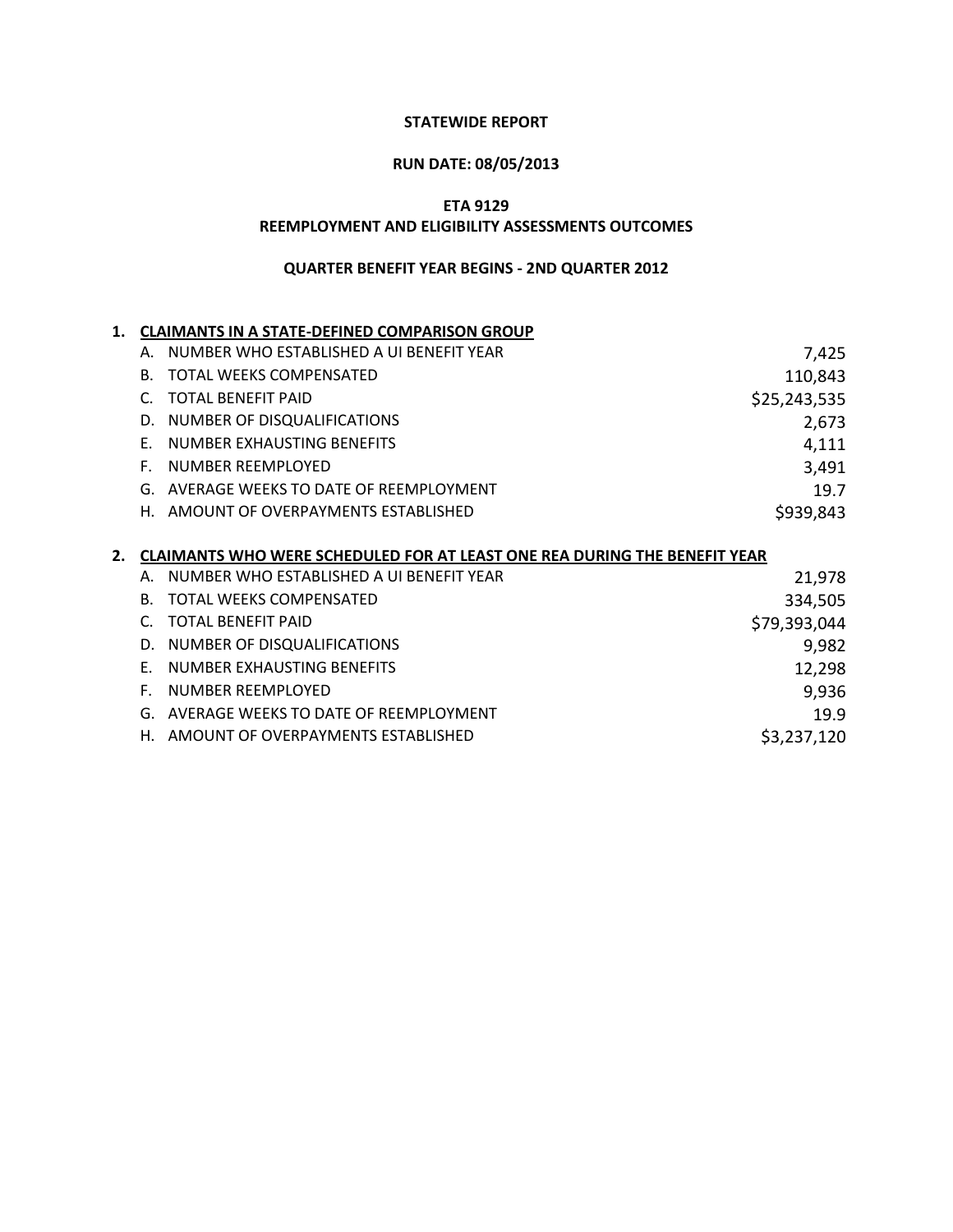# **RUN DATE: 08/05/2013**

## **ETA 9129**

### **REEMPLOYMENT AND ELIGIBILITY ASSESSMENTS OUTCOMES**

| 1. |    | <b>CLAIMANTS IN A STATE-DEFINED COMPARISON GROUP</b>                             |             |
|----|----|----------------------------------------------------------------------------------|-------------|
|    | Α. | NUMBER WHO ESTABLISHED A UI BENEFIT YEAR                                         | 9           |
|    | B. | TOTAL WEEKS COMPENSATED                                                          | 149         |
|    |    | <b>TOTAL BENEFIT PAID</b>                                                        | \$35,749    |
|    | D. | NUMBER OF DISQUALIFICATIONS                                                      | $\Omega$    |
|    | F. | NUMBER EXHAUSTING BENEFITS                                                       | 5           |
|    | F. | NUMBER REEMPLOYED                                                                | 6           |
|    | G. | AVERAGE WEEKS TO DATE OF REEMPLOYMENT                                            | 12.7        |
|    | Н. | AMOUNT OF OVERPAYMENTS ESTABLISHED                                               | \$0         |
|    |    |                                                                                  |             |
|    |    | <b>CLAIMANTS WHO WERE SCHEDULED FOR AT LEAST ONE REA DURING THE BENEFIT YEAR</b> |             |
|    | A. | NUMBER WHO ESTABLISHED A UI BENEFIT YEAR                                         | 412         |
|    | B. | TOTAL WEEKS COMPENSATED                                                          | 5,861       |
|    |    | <b>TOTAL BENEFIT PAID</b>                                                        | \$1,379,522 |
|    | D. | NUMBER OF DISQUALIFICATIONS                                                      | 177         |
|    | F. | NUMBER EXHAUSTING BENEFITS                                                       | 189         |
|    | E. | NUMBER REEMPLOYED                                                                | 206         |
|    | G. | AVERAGE WEEKS TO DATE OF REEMPLOYMENT                                            | 19.0        |
|    | Н. | AMOUNT OF OVERPAYMENTS ESTABLISHED                                               | \$58,210    |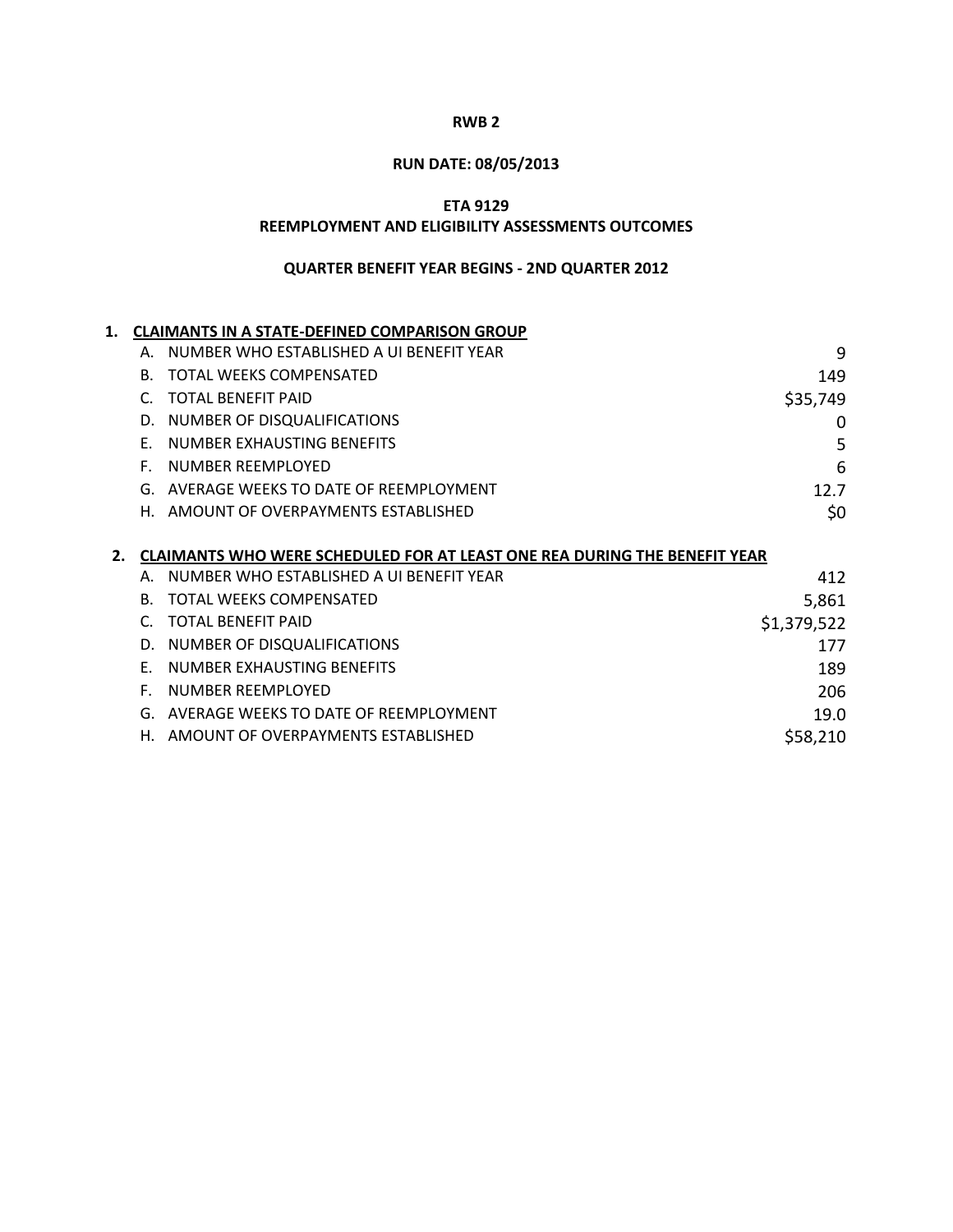# **RUN DATE: 08/05/2013**

# **ETA 9129**

### **REEMPLOYMENT AND ELIGIBILITY ASSESSMENTS OUTCOMES**

|           | <b>CLAIMANTS IN A STATE-DEFINED COMPARISON GROUP</b>                             |           |
|-----------|----------------------------------------------------------------------------------|-----------|
| Α.        | NUMBER WHO ESTABLISHED A UI BENEFIT YEAR                                         | 10        |
| В.        | TOTAL WEEKS COMPENSATED                                                          | 149       |
|           | <b>TOTAL BENEFIT PAID</b>                                                        | \$39,267  |
| D.        | NUMBER OF DISQUALIFICATIONS                                                      | 5         |
| F.        | NUMBER EXHAUSTING BENEFITS                                                       | 5         |
| F.        | NUMBER REEMPLOYED                                                                | 4         |
|           | G. AVERAGE WEEKS TO DATE OF REEMPLOYMENT                                         | 23.4      |
|           | H. AMOUNT OF OVERPAYMENTS ESTABLISHED                                            | \$3,850   |
|           |                                                                                  |           |
|           |                                                                                  |           |
| 2.        | <b>CLAIMANTS WHO WERE SCHEDULED FOR AT LEAST ONE REA DURING THE BENEFIT YEAR</b> |           |
| Α.        | NUMBER WHO ESTABLISHED A UI BENEFIT YEAR                                         | 148       |
| <b>B.</b> | TOTAL WEEKS COMPENSATED                                                          | 2,027     |
|           | <b>TOTAL BENEFIT PAID</b>                                                        | \$456,001 |
| D.        | NUMBER OF DISQUALIFICATIONS                                                      | 67        |
| F.        | NUMBER EXHAUSTING BENEFITS                                                       | 75        |
| E.        | NUMBER REEMPLOYED                                                                | 67        |
| G.        | AVERAGE WEEKS TO DATE OF REEMPLOYMENT                                            | 19.8      |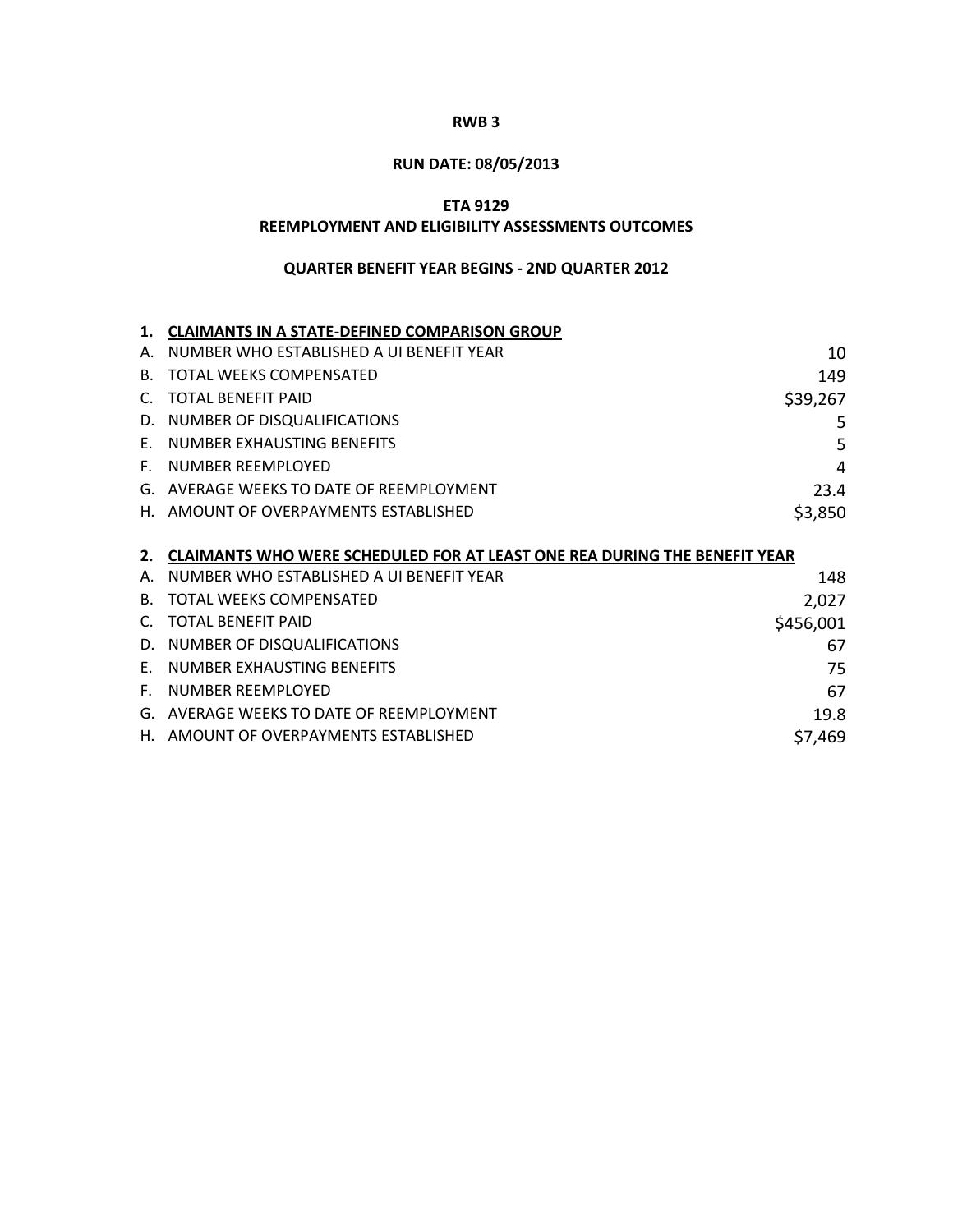# **RUN DATE: 08/05/2013**

## **ETA 9129**

### **REEMPLOYMENT AND ELIGIBILITY ASSESSMENTS OUTCOMES**

|                | <b>CLAIMANTS IN A STATE-DEFINED COMPARISON GROUP</b>                             |             |
|----------------|----------------------------------------------------------------------------------|-------------|
| А.             | NUMBER WHO ESTABLISHED A UI BENEFIT YEAR                                         | 26          |
| В.             | TOTAL WEEKS COMPENSATED                                                          | 401         |
|                | <b>TOTAL BENEFIT PAID</b>                                                        | \$85,188    |
| D.             | NUMBER OF DISQUALIFICATIONS                                                      | 10          |
| F.             | NUMBER EXHAUSTING BENEFITS                                                       | 15          |
| F.             | NUMBER REEMPLOYED                                                                | 14          |
| G.             | AVERAGE WEEKS TO DATE OF REEMPLOYMENT                                            | 16.9        |
| Η.             | AMOUNT OF OVERPAYMENTS ESTABLISHED                                               | \$2,430     |
|                |                                                                                  |             |
|                |                                                                                  |             |
|                | <b>CLAIMANTS WHO WERE SCHEDULED FOR AT LEAST ONE REA DURING THE BENEFIT YEAR</b> |             |
| А.             | NUMBER WHO ESTABLISHED A UI BENEFIT YEAR                                         | 353         |
| $\mathsf{B}$ . | TOTAL WEEKS COMPENSATED                                                          | 5,023       |
| C.             | <b>TOTAL BENEFIT PAID</b>                                                        | \$1,146,440 |
| D.             | NUMBER OF DISQUALIFICATIONS                                                      | 156         |
| F.             | NUMBER EXHAUSTING BENEFITS                                                       | 179         |
| F.             | NUMBER REEMPLOYED                                                                | 173         |
| G.             | AVERAGE WEEKS TO DATE OF REEMPLOYMENT                                            | 19.8        |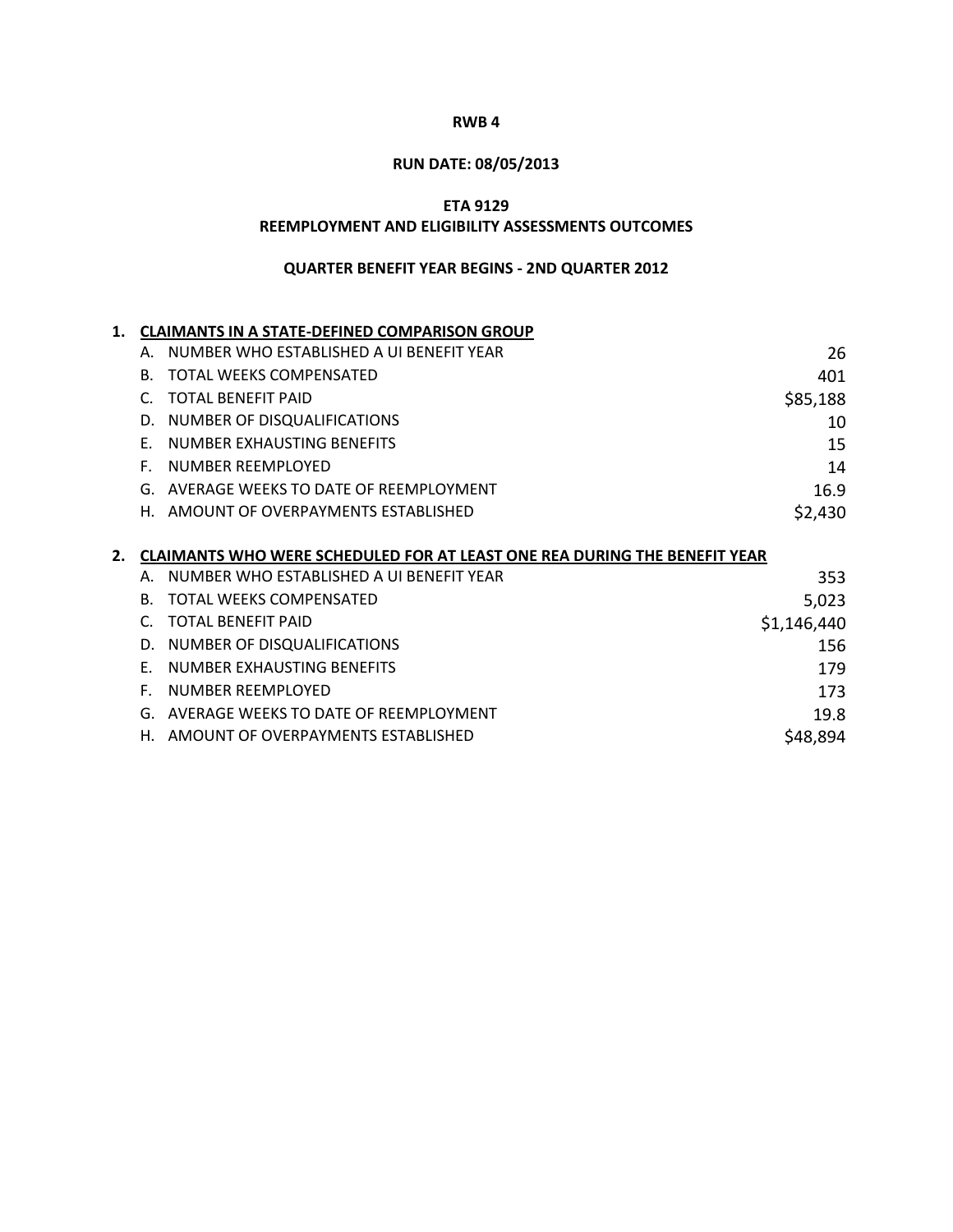# **RUN DATE: 08/05/2013**

## **ETA 9129**

### **REEMPLOYMENT AND ELIGIBILITY ASSESSMENTS OUTCOMES**

|                | <b>CLAIMANTS IN A STATE-DEFINED COMPARISON GROUP</b>                             |           |
|----------------|----------------------------------------------------------------------------------|-----------|
| А.             | NUMBER WHO ESTABLISHED A UI BENEFIT YEAR                                         | 40        |
| В.             | TOTAL WEEKS COMPENSATED                                                          | 629       |
|                | <b>TOTAL BENEFIT PAID</b>                                                        | \$150,443 |
| D.             | NUMBER OF DISQUALIFICATIONS                                                      | 16        |
| F.             | NUMBER EXHAUSTING BENEFITS                                                       | 23        |
| F.             | NUMBER REEMPLOYED                                                                | 19        |
| G.             | AVERAGE WEEKS TO DATE OF REEMPLOYMENT                                            | 21.6      |
| Н.             | AMOUNT OF OVERPAYMENTS ESTABLISHED                                               | \$6,915   |
|                |                                                                                  |           |
|                |                                                                                  |           |
|                | <b>CLAIMANTS WHO WERE SCHEDULED FOR AT LEAST ONE REA DURING THE BENEFIT YEAR</b> |           |
| А.             | NUMBER WHO ESTABLISHED A UI BENEFIT YEAR                                         | 73        |
| $\mathsf{B}$ . | <b>TOTAL WEEKS COMPENSATED</b>                                                   | 1,134     |
| C.             | <b>TOTAL BENEFIT PAID</b>                                                        | \$265,088 |
| D.             | NUMBER OF DISQUALIFICATIONS                                                      | 25        |
| F.             | NUMBER EXHAUSTING BENEFITS                                                       | 39        |
| F.             | NUMBER REEMPLOYED                                                                | 30        |
| G.             | AVERAGE WEEKS TO DATE OF REEMPLOYMENT                                            | 21.5      |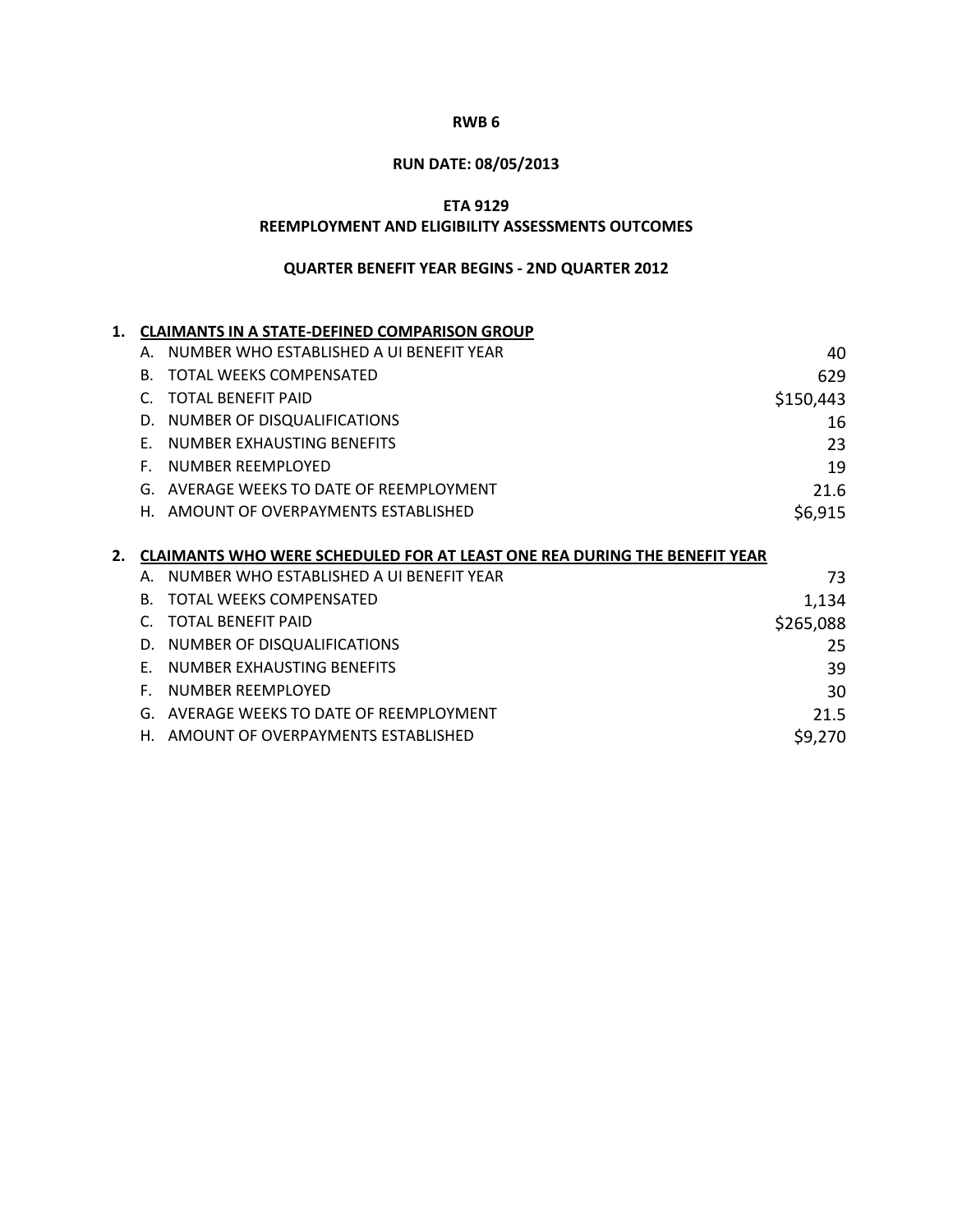# **RUN DATE: 08/05/2013**

## **ETA 9129**

### **REEMPLOYMENT AND ELIGIBILITY ASSESSMENTS OUTCOMES**

| 1. |    | <b>CLAIMANTS IN A STATE-DEFINED COMPARISON GROUP</b>                             |           |
|----|----|----------------------------------------------------------------------------------|-----------|
|    | Α. | NUMBER WHO ESTABLISHED A UI BENEFIT YEAR                                         | 2         |
|    | В. | <b>TOTAL WEEKS COMPENSATED</b>                                                   | 21        |
|    | C. | <b>TOTAL BENEFIT PAID</b>                                                        | \$5,775   |
|    | D. | NUMBER OF DISQUALIFICATIONS                                                      | 1         |
|    | F. | NUMBER EXHAUSTING BENEFITS                                                       | 1         |
|    | F. | NUMBER REEMPLOYED                                                                | $\Omega$  |
|    | G. | AVERAGE WEEKS TO DATE OF REEMPLOYMENT                                            | .0        |
|    | Н. | AMOUNT OF OVERPAYMENTS ESTABLISHED                                               | \$3,575   |
|    |    |                                                                                  |           |
|    |    |                                                                                  |           |
|    |    | <b>CLAIMANTS WHO WERE SCHEDULED FOR AT LEAST ONE REA DURING THE BENEFIT YEAR</b> |           |
|    | А. | NUMBER WHO ESTABLISHED A UI BENEFIT YEAR                                         | 188.      |
|    | В. | <b>TOTAL WEEKS COMPENSATED</b>                                                   | 2,839     |
|    | C. | <b>TOTAL BENEFIT PAID</b>                                                        | \$604,103 |
|    | D. | NUMBER OF DISQUALIFICATIONS                                                      | 91        |
|    | F. | NUMBER EXHAUSTING BENEFITS                                                       | 112       |
|    | F. | <b>NUMBER REEMPLOYED</b>                                                         | 83        |
|    | G. | AVERAGE WEEKS TO DATE OF REEMPLOYMENT                                            | 20.9      |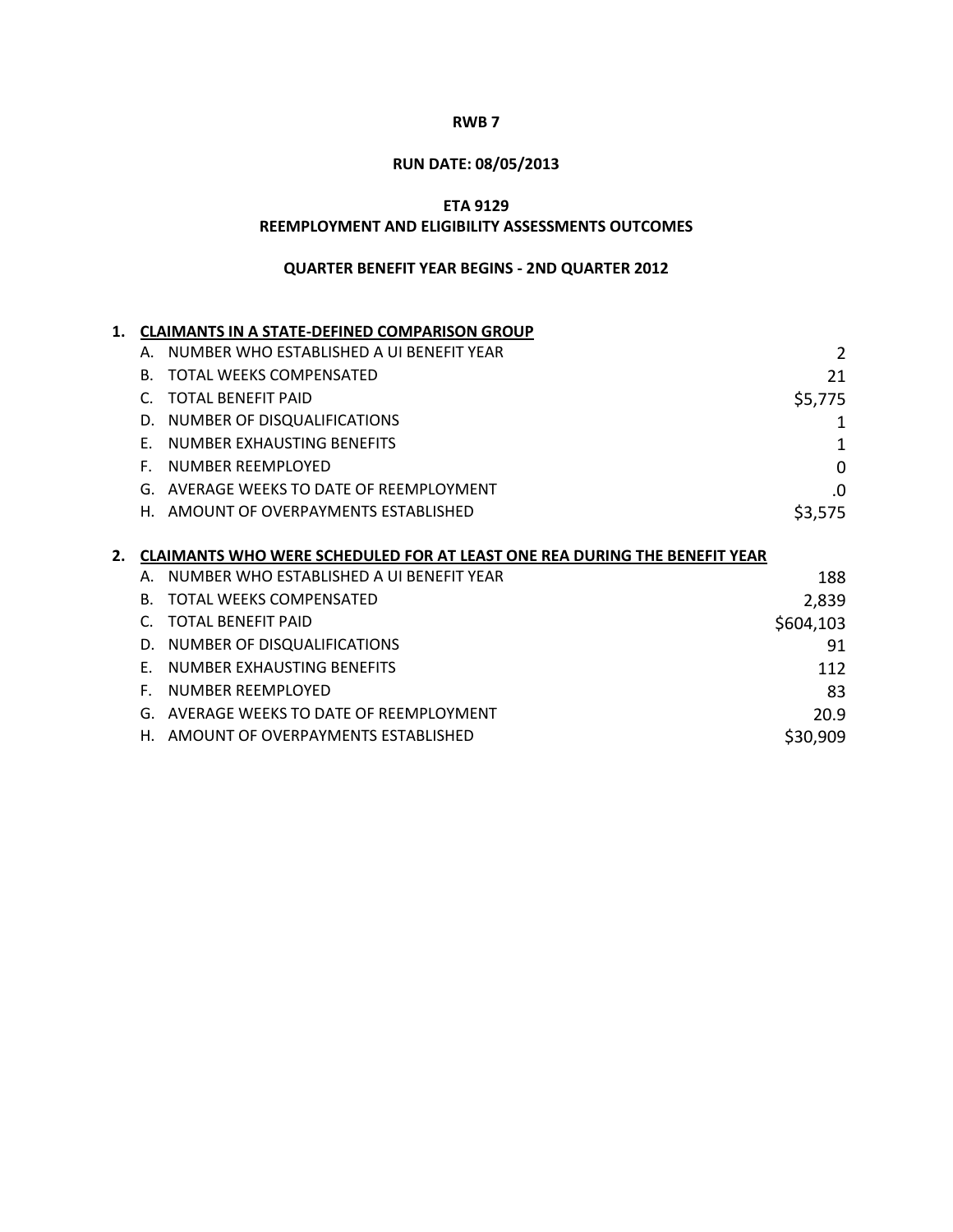# **RUN DATE: 08/05/2013**

## **ETA 9129**

### **REEMPLOYMENT AND ELIGIBILITY ASSESSMENTS OUTCOMES**

| 1. |    | <b>CLAIMANTS IN A STATE-DEFINED COMPARISON GROUP</b>                             |             |
|----|----|----------------------------------------------------------------------------------|-------------|
|    | А. | NUMBER WHO ESTABLISHED A UI BENEFIT YEAR                                         | 591         |
|    | В. | <b>TOTAL WEEKS COMPENSATED</b>                                                   | 8,401       |
|    | C. | <b>TOTAL BENEFIT PAID</b>                                                        | \$1,865,296 |
|    | D. | NUMBER OF DISQUALIFICATIONS                                                      | 173         |
|    | F. | NUMBER EXHAUSTING BENEFITS                                                       | 246         |
|    | F. | NUMBER REEMPLOYED                                                                | 222         |
|    | G. | AVERAGE WEEKS TO DATE OF REEMPLOYMENT                                            | 19.7        |
|    | Н. | AMOUNT OF OVERPAYMENTS ESTABLISHED                                               | \$46,255    |
|    |    |                                                                                  |             |
|    |    |                                                                                  |             |
|    |    | <b>CLAIMANTS WHO WERE SCHEDULED FOR AT LEAST ONE REA DURING THE BENEFIT YEAR</b> |             |
|    | А. | NUMBER WHO ESTABLISHED A UI BENEFIT YEAR                                         | 1,470       |
|    | B. | <b>TOTAL WEEKS COMPENSATED</b>                                                   | 22,528      |
|    | C. | <b>TOTAL BENEFIT PAID</b>                                                        | \$5,413,708 |
|    | D. | NUMBER OF DISQUALIFICATIONS                                                      | 682         |
|    | F. | NUMBER EXHAUSTING BENEFITS                                                       | 803         |
|    | F. | NUMBER REEMPLOYED                                                                | 692         |
|    | G. | AVERAGE WEEKS TO DATE OF REEMPLOYMENT                                            | 20.4        |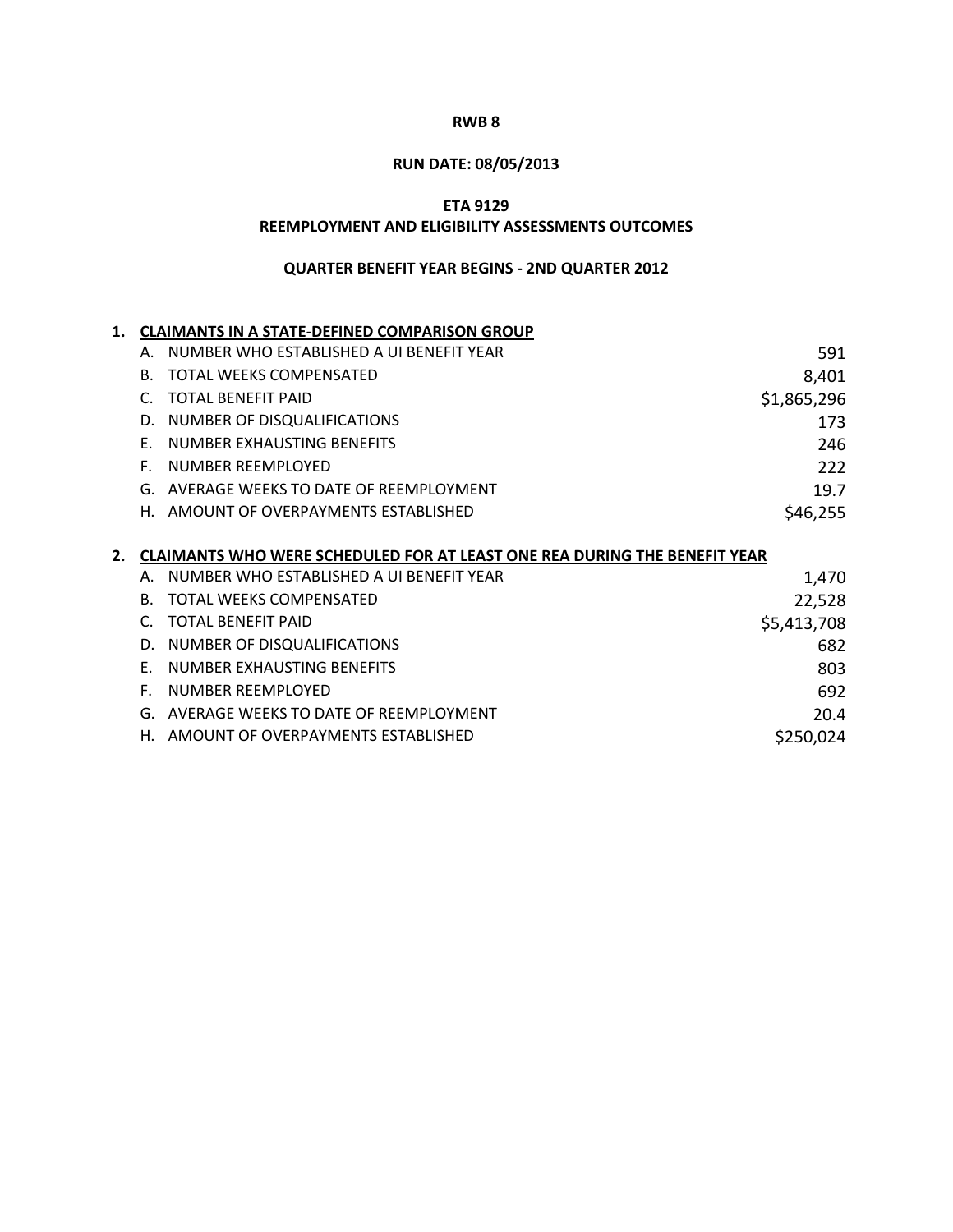# **RUN DATE: 08/05/2013**

## **ETA 9129**

### **REEMPLOYMENT AND ELIGIBILITY ASSESSMENTS OUTCOMES**

|    | <b>CLAIMANTS IN A STATE-DEFINED COMPARISON GROUP</b>                             |             |
|----|----------------------------------------------------------------------------------|-------------|
| Α. | NUMBER WHO ESTABLISHED A UI BENEFIT YEAR                                         | 2           |
| В. | TOTAL WEEKS COMPENSATED                                                          | 22          |
|    | <b>TOTAL BENEFIT PAID</b>                                                        | \$4,155     |
| D. | NUMBER OF DISQUALIFICATIONS                                                      | 0           |
| F. | NUMBER EXHAUSTING BENEFITS                                                       | $\Omega$    |
| F. | NUMBER REEMPLOYED                                                                | $\Omega$    |
| G. | AVERAGE WEEKS TO DATE OF REEMPLOYMENT                                            | .0          |
| Н. | AMOUNT OF OVERPAYMENTS ESTABLISHED                                               | \$0         |
|    |                                                                                  |             |
|    |                                                                                  |             |
|    | <b>CLAIMANTS WHO WERE SCHEDULED FOR AT LEAST ONE REA DURING THE BENEFIT YEAR</b> |             |
| А. | NUMBER WHO ESTABLISHED A UI BENEFIT YEAR                                         | 396         |
| B. | <b>TOTAL WEEKS COMPENSATED</b>                                                   | 5,964       |
| C. | <b>TOTAL BENEFIT PAID</b>                                                        | \$1,292,386 |
| D. | NUMBER OF DISQUALIFICATIONS                                                      | 201         |
| F. | NUMBER EXHAUSTING BENEFITS                                                       | 227         |
| F. | NUMBER REEMPLOYED                                                                | 188         |
| G. | AVERAGE WEEKS TO DATE OF REEMPLOYMENT                                            | 20.4        |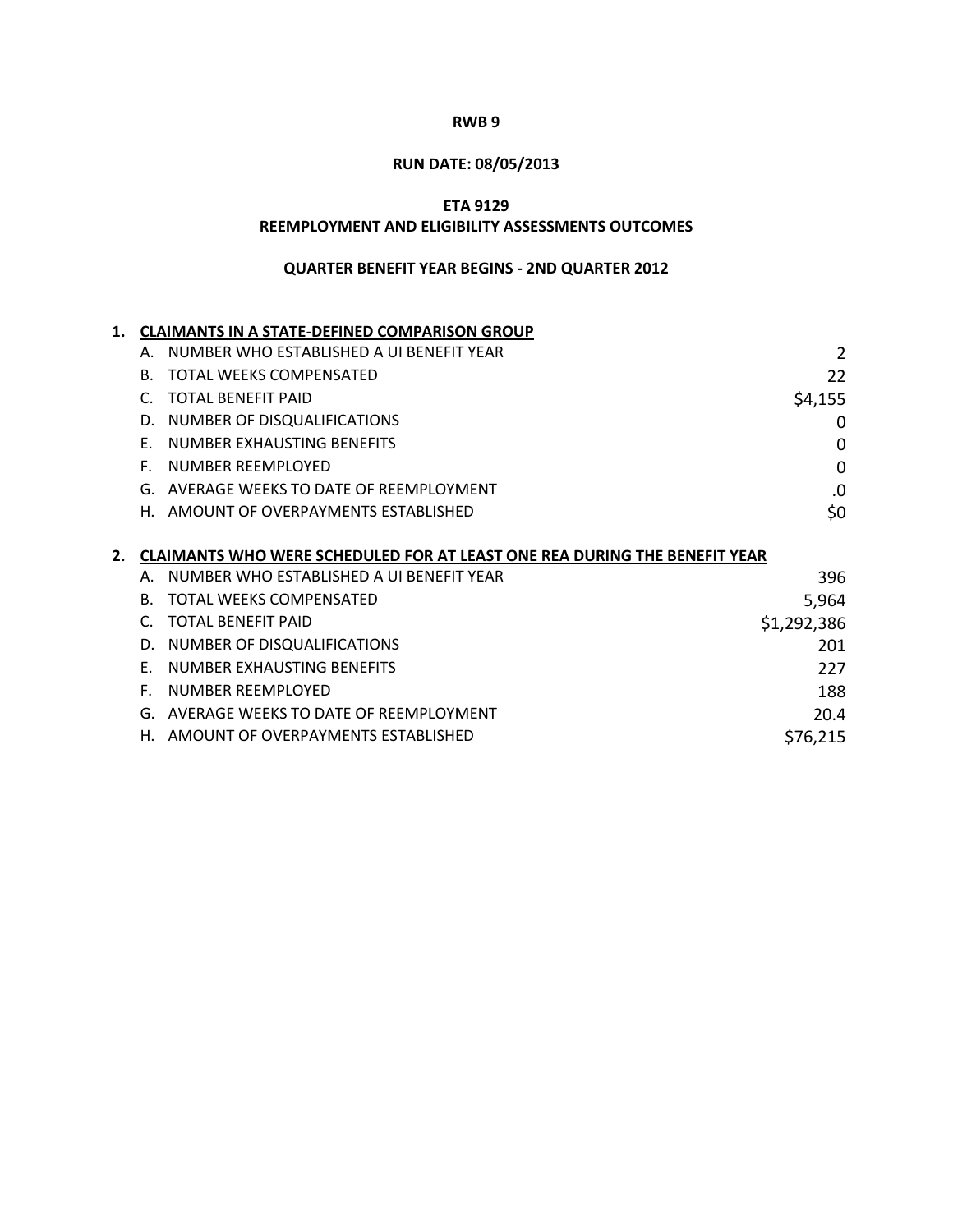# **RUN DATE: 08/05/2013**

## **ETA 9129**

### **REEMPLOYMENT AND ELIGIBILITY ASSESSMENTS OUTCOMES**

|                | <b>CLAIMANTS IN A STATE-DEFINED COMPARISON GROUP</b>                             |             |
|----------------|----------------------------------------------------------------------------------|-------------|
| Α.             | NUMBER WHO ESTABLISHED A UI BENEFIT YEAR                                         | 228         |
| В.             | TOTAL WEEKS COMPENSATED                                                          | 3,232       |
| C.             | <b>TOTAL BENEFIT PAID</b>                                                        | \$668,634   |
| D.             | NUMBER OF DISQUALIFICATIONS                                                      | 66          |
| F.             | NUMBER EXHAUSTING BENEFITS                                                       | 142         |
| F.             | NUMBER REEMPLOYED                                                                | 100         |
| G.             | AVERAGE WEEKS TO DATE OF REEMPLOYMENT                                            | 20.6        |
| Η.             | AMOUNT OF OVERPAYMENTS ESTABLISHED                                               | \$19,173    |
|                |                                                                                  |             |
|                |                                                                                  |             |
|                | <b>CLAIMANTS WHO WERE SCHEDULED FOR AT LEAST ONE REA DURING THE BENEFIT YEAR</b> |             |
| А.             | NUMBER WHO ESTABLISHED A UI BENEFIT YEAR                                         | 821         |
| $\mathsf{B}$ . | <b>TOTAL WEEKS COMPENSATED</b>                                                   | 12,373      |
| C.             | <b>TOTAL BENEFIT PAID</b>                                                        | \$2,777,324 |
| D.             | NUMBER OF DISQUALIFICATIONS                                                      | 358         |
| F.             | NUMBER EXHAUSTING BENEFITS                                                       | 485         |
| F.             | NUMBER REEMPLOYED                                                                | 358         |
| G.             | AVERAGE WEEKS TO DATE OF REEMPLOYMENT                                            | 19.0        |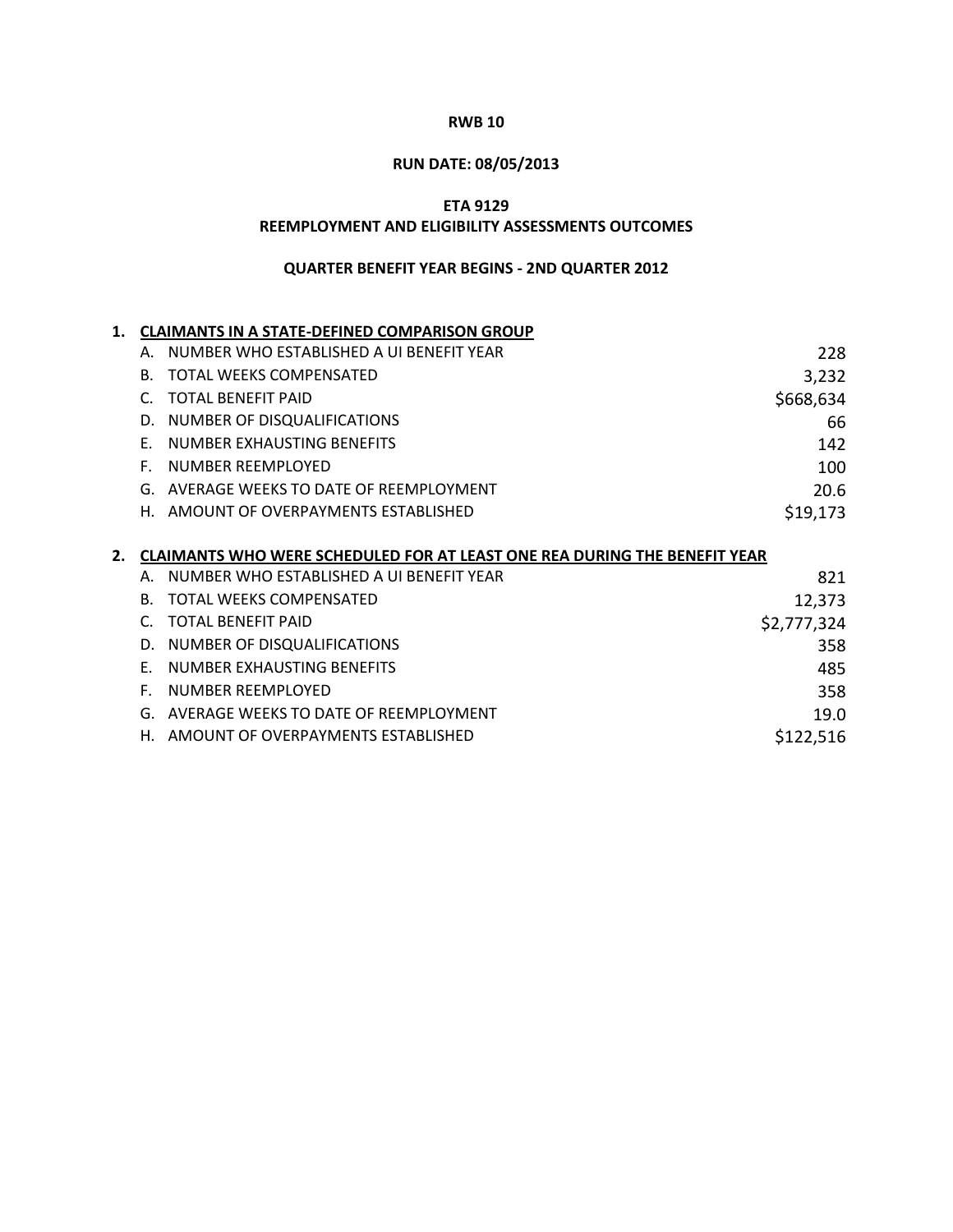# **RUN DATE: 08/05/2013**

## **ETA 9129**

### **REEMPLOYMENT AND ELIGIBILITY ASSESSMENTS OUTCOMES**

| 1. |    | <b>CLAIMANTS IN A STATE-DEFINED COMPARISON GROUP</b>                             |             |
|----|----|----------------------------------------------------------------------------------|-------------|
|    | Α. | NUMBER WHO ESTABLISHED A UI BENEFIT YEAR                                         | 432         |
|    | В. | TOTAL WEEKS COMPENSATED                                                          | 6,487       |
|    | C. | <b>TOTAL BENEFIT PAID</b>                                                        | \$1,470,705 |
|    | D. | NUMBER OF DISQUALIFICATIONS                                                      | 155         |
|    | F. | NUMBER EXHAUSTING BENEFITS                                                       | 246         |
|    | F. | NUMBER REEMPLOYED                                                                | 210         |
|    | G. | AVERAGE WEEKS TO DATE OF REEMPLOYMENT                                            | 20.7        |
|    | Н. | AMOUNT OF OVERPAYMENTS ESTABLISHED                                               | \$50,025    |
|    |    |                                                                                  |             |
|    |    |                                                                                  |             |
| 2. |    | <b>CLAIMANTS WHO WERE SCHEDULED FOR AT LEAST ONE REA DURING THE BENEFIT YEAR</b> |             |
|    | А. | NUMBER WHO ESTABLISHED A UI BENEFIT YEAR                                         | 686         |
|    | B. | <b>TOTAL WEEKS COMPENSATED</b>                                                   | 10,948      |
|    | C. | <b>TOTAL BENEFIT PAID</b>                                                        | \$2,591,872 |
|    | D. | NUMBER OF DISQUALIFICATIONS                                                      | 293         |
|    | F. | NUMBER EXHAUSTING BENEFITS                                                       | 415         |
|    | F. | NUMBER REEMPLOYED                                                                | 319         |
|    | G. | AVERAGE WEEKS TO DATE OF REEMPLOYMENT                                            | 20.2        |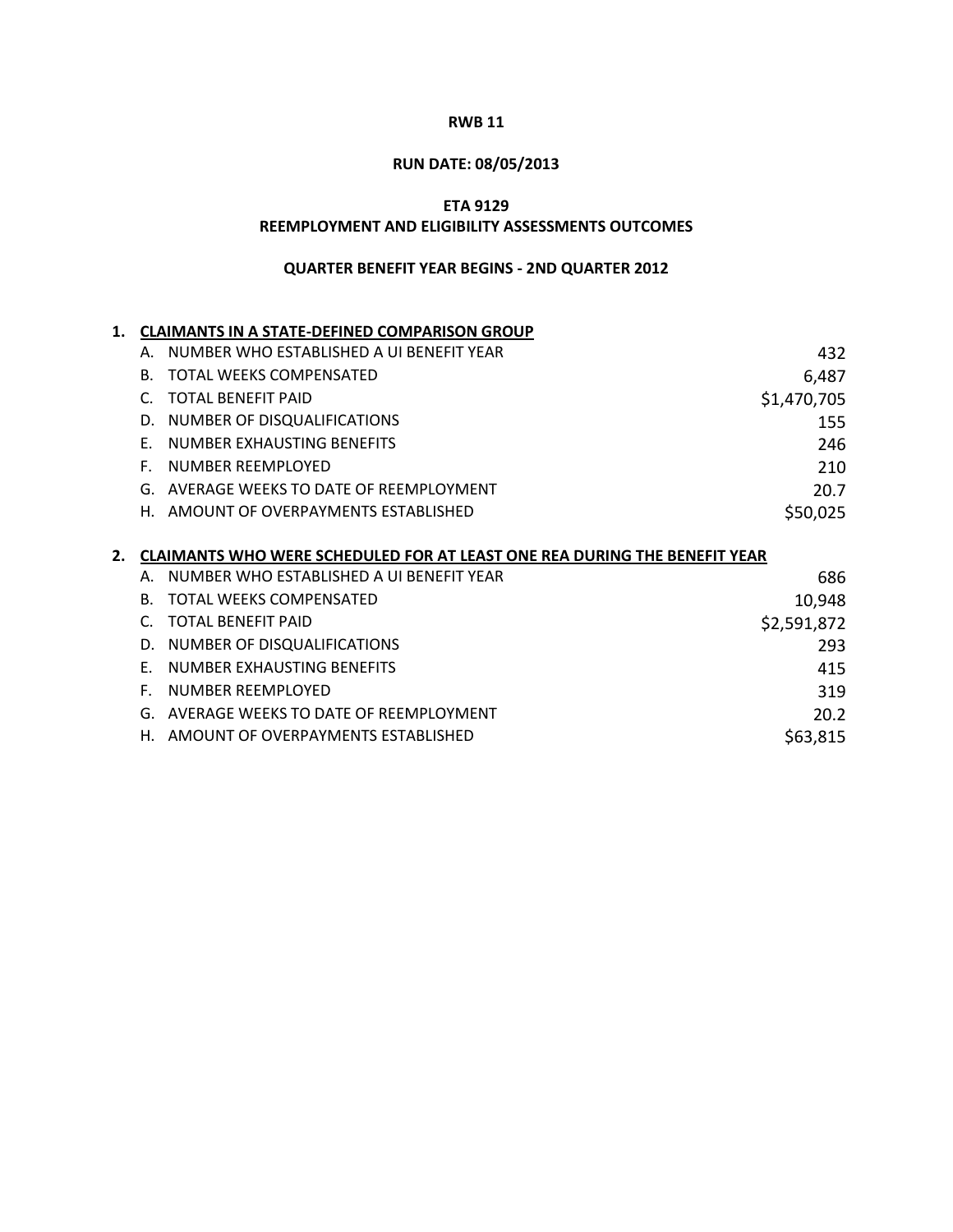## **RUN DATE: 08/05/2013**

## **ETA 9129**

### **REEMPLOYMENT AND ELIGIBILITY ASSESSMENTS OUTCOMES**

| 1. | <b>CLAIMANTS IN A STATE-DEFINED COMPARISON GROUP</b>                             |             |
|----|----------------------------------------------------------------------------------|-------------|
|    | NUMBER WHO ESTABLISHED A UI BENEFIT YEAR<br>Α.                                   | 182         |
|    | <b>TOTAL WEEKS COMPENSATED</b>                                                   | 2,868       |
|    | <b>TOTAL BENEFIT PAID</b>                                                        | \$630,894   |
|    | NUMBER OF DISQUALIFICATIONS                                                      | 49          |
|    | NUMBER EXHAUSTING BENEFITS                                                       | 99          |
|    | NUMBER REEMPLOYED<br>F.                                                          | 98          |
|    | AVERAGE WEEKS TO DATE OF REEMPLOYMENT<br>G.                                      | 19.6        |
|    | AMOUNT OF OVERPAYMENTS ESTABLISHED<br>Н.                                         | \$20,710    |
| 2. | <b>CLAIMANTS WHO WERE SCHEDULED FOR AT LEAST ONE REA DURING THE BENEFIT YEAR</b> |             |
|    | NUMBER WHO ESTABLISHED A UI BENEFIT YEAR                                         | 1,150       |
|    | <b>TOTAL WEEKS COMPENSATED</b>                                                   | 17,128      |
|    | <b>TOTAL BENEFIT PAID</b>                                                        | \$4,167,932 |
|    | NUMBER OF DISQUALIFICATIONS<br>D.                                                | 563         |
|    | NUMBER EXHAUSTING BENEFITS                                                       | 665         |
|    | NUMBER REEMPLOYED<br>F.                                                          | 552         |
|    | AVERAGE WEEKS TO DATE OF REEMPLOYMENT<br>G.                                      | 19.6        |
|    | AMOUNT OF OVERPAYMENTS ESTABLISHED<br>Н.                                         | \$158,272   |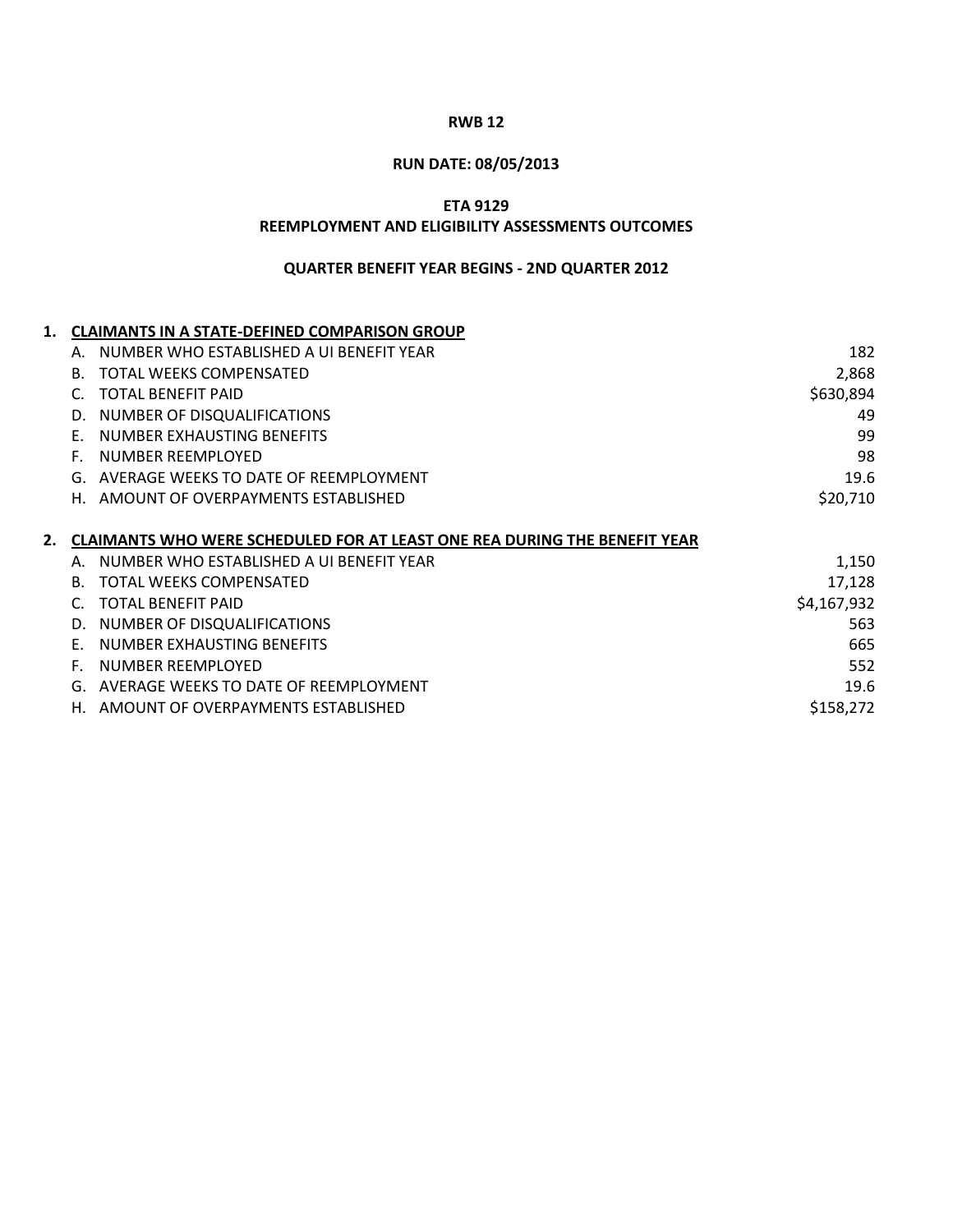### **RUN DATE: 08/05/2013**

### **ETA 9129**

#### **REEMPLOYMENT AND ELIGIBILITY ASSESSMENTS OUTCOMES**

#### **QUARTER BENEFIT YEAR BEGINS - 2ND QUARTER 2012**

# **1. CLAIMANTS IN A STATE-DEFINED COMPARISON GROUP** A. NUMBER WHO ESTABLISHED A UI BENEFIT YEAR **1998 CONTROLLY SEEN ASSAULT ASSAULT ASSAULT** ASSAULT ASSAULT ASSAULT ASSAULT ASSAULT ASSAULT ASSAULT ASSAULT ASSAULT ASSAULT ASSAULT ASSAULT ASSAULT ASSAULT ASSAULT ASSAULT ASSA B. TOTAL WEEKS COMPENSATED 12,434 C. TOTAL BENEFIT PAID \$2,810,338 D. NUMBER OF DISQUALIFICATIONS 310 E. NUMBER EXHAUSTING BENEFITS 448 F. NUMBER REEMPLOYED 421 G. AVERAGE WEEKS TO DATE OF REEMPLOYMENT THE SAME RESOLUTION OF A 19.8 H. AMOUNT OF OVERPAYMENTS ESTABLISHED **SALLS AND SEE A SET A SET A SET A SET A** S143,749 **2. CLAIMANTS WHO WERE SCHEDULED FOR AT LEAST ONE REA DURING THE BENEFIT YEAR** A. NUMBER WHO ESTABLISHED A UI BENEFIT YEAR SERVICE SERVICE SERVICE SERVICE SERVICE SERVICE SERVICE SERVICE SE B. TOTAL WEEKS COMPENSATED 8,187 C. TOTAL BENEFIT PAID **\$2,026,439** D. NUMBER OF DISQUALIFICATIONS 237 E. NUMBER EXHAUSTING BENEFITS 308 F. NUMBER REEMPLOYED 255

G. AVERAGE WEEKS TO DATE OF REEMPLOYMENT **ALCOREGY 1000 ASSESSMENT** 20.2 H. AMOUNT OF OVERPAYMENTS ESTABLISHED **SHOULD ASSESSED ASSESS** \$93,425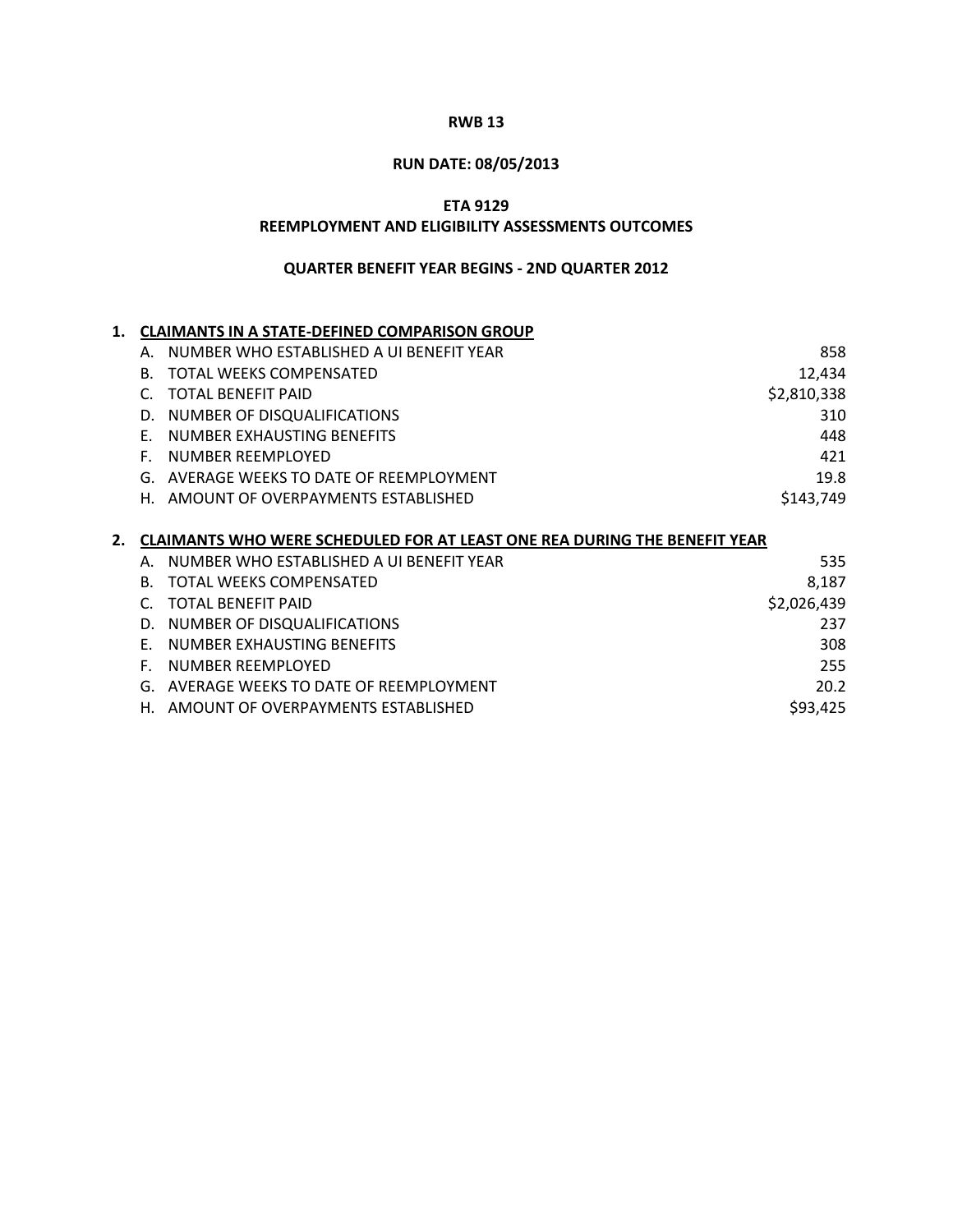## **RUN DATE: 08/05/2013**

## **ETA 9129**

### **REEMPLOYMENT AND ELIGIBILITY ASSESSMENTS OUTCOMES**

| 1. |    | <b>CLAIMANTS IN A STATE-DEFINED COMPARISON GROUP</b>                      |             |
|----|----|---------------------------------------------------------------------------|-------------|
|    | Α. | NUMBER WHO ESTABLISHED A UI BENEFIT YEAR                                  | 69          |
|    | B. | <b>TOTAL WEEKS COMPENSATED</b>                                            | 925         |
|    |    | <b>TOTAL BENEFIT PAID</b>                                                 | \$197,928   |
|    | D. | NUMBER OF DISQUALIFICATIONS                                               | 23          |
|    | F. | NUMBER EXHAUSTING BENEFITS                                                | 34          |
|    | F. | NUMBER REEMPLOYED                                                         | 41          |
|    | G. | AVERAGE WEEKS TO DATE OF REEMPLOYMENT                                     | 18.2        |
|    | Н. | AMOUNT OF OVERPAYMENTS ESTABLISHED                                        | \$2,007     |
|    |    |                                                                           |             |
|    |    |                                                                           |             |
| 2. |    | CLAIMANTS WHO WERE SCHEDULED FOR AT LEAST ONE REA DURING THE BENEFIT YEAR |             |
|    | Α. | NUMBER WHO ESTABLISHED A UI BENEFIT YEAR                                  | 2,029       |
|    | B. | <b>TOTAL WEEKS COMPENSATED</b>                                            | 30,382      |
|    | C  | <b>TOTAL BENEFIT PAID</b>                                                 | \$7,288,269 |
|    | D. | NUMBER OF DISQUALIFICATIONS                                               | 1,046       |
|    | F. | NUMBER EXHAUSTING BENEFITS                                                | 1,092       |
|    | F. | <b>NUMBER REEMPLOYED</b>                                                  | 1,049       |
|    | G. | AVERAGE WEEKS TO DATE OF REEMPLOYMENT                                     | 19.3        |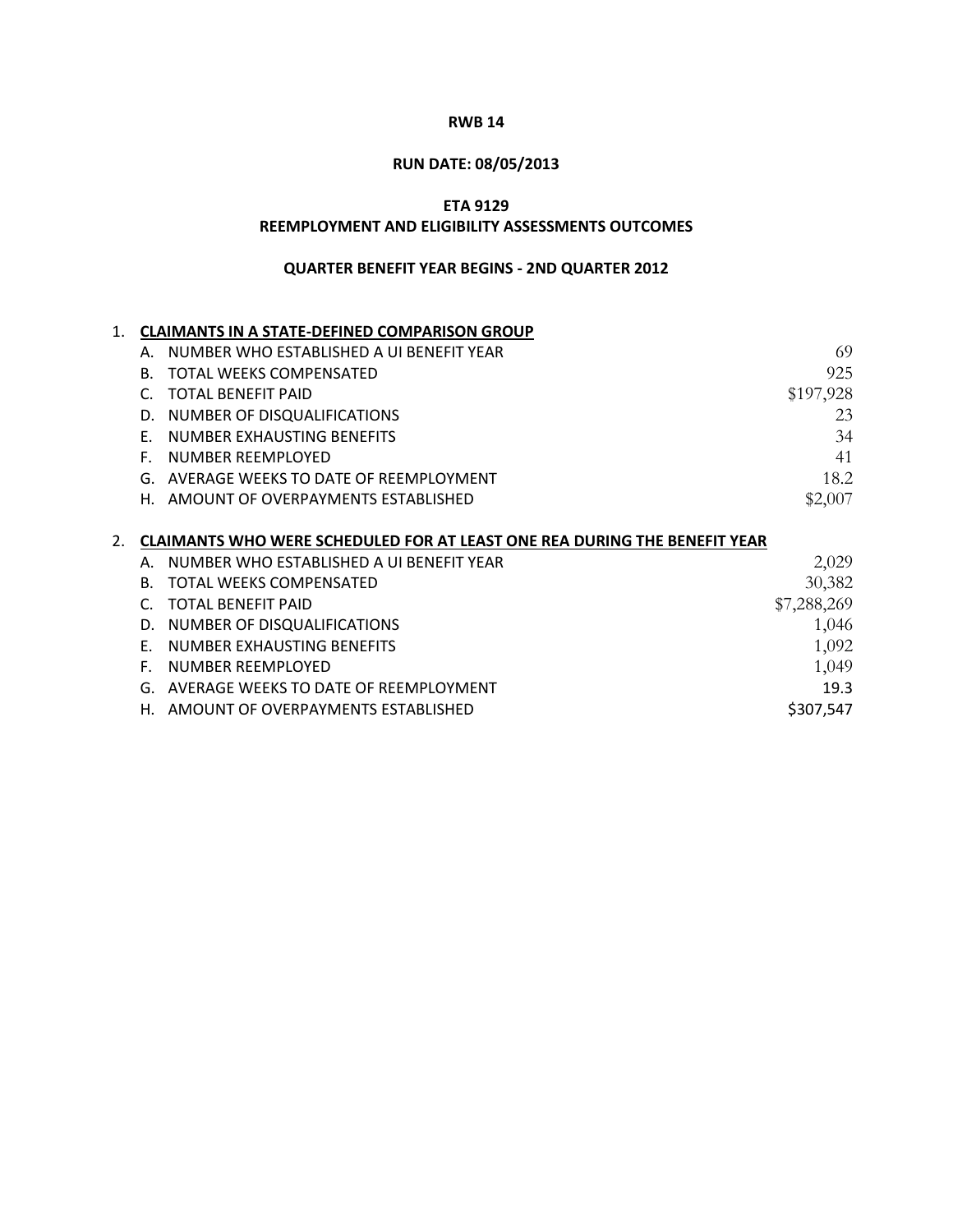#### **RUN DATE: 08/05/2013**

### **ETA 9129**

#### **REEMPLOYMENT AND ELIGIBILITY ASSESSMENTS OUTCOMES**

#### **QUARTER BENEFIT YEAR BEGINS - 2ND QUARTER 2012**

# 1. **CLAIMANTS IN A STATE-DEFINED COMPARISON GROUP** A. NUMBER WHO ESTABLISHED A UI BENEFIT YEAR 1,378 B. TOTAL WEEKS COMPENSATED 20,426 C. TOTAL BENEFIT PAID \$4,677,796 D. NUMBER OF DISQUALIFICATIONS 542 E. NUMBER EXHAUSTING BENEFITS 752 F. NUMBER REEMPLOYED **The State of the State of Table 1999** and the State of Table 1999 and Table 1999 and Table 1999 and Table 1999 and Table 1999 and Table 1999 and Table 1999 and Table 1999 and Table 1999 and Table 1999 G. AVERAGE WEEKS TO DATE OF REEMPLOYMENT THE SAME RESOLUTION OF A 19.4 H. AMOUNT OF OVERPAYMENTS ESTABLISHED **SALLS AND SEE A SEE A SEE A SEE A SEE A** S182,249 2. **CLAIMANTS WHO WERE SCHEDULED FOR AT LEAST ONE REA DURING THE BENEFIT YEAR** A. NUMBER WHO ESTABLISHED A UI BENEFIT YEAR 1,417 AM AND 1,417 B. TOTAL WEEKS COMPENSATED 20,591 C. TOTAL BENEFIT PAID **SALES ARE A SERVER ASSAULTED** SALES \$4,997,269 D. NUMBER OF DISQUALIFICATIONS **704** E. NUMBER EXHAUSTING BENEFITS 743 F. NUMBER REEMPLOYED 759

G. AVERAGE WEEKS TO DATE OF REEMPLOYMENT **18.5** 18.5 H. AMOUNT OF OVERPAYMENTS ESTABLISHED **SEXUAL SEXUAL SEXUAL SEXUAL SEXUAL SEXUAL SEXUAL SEXUAL SEXUAL SEXUAL SEXU**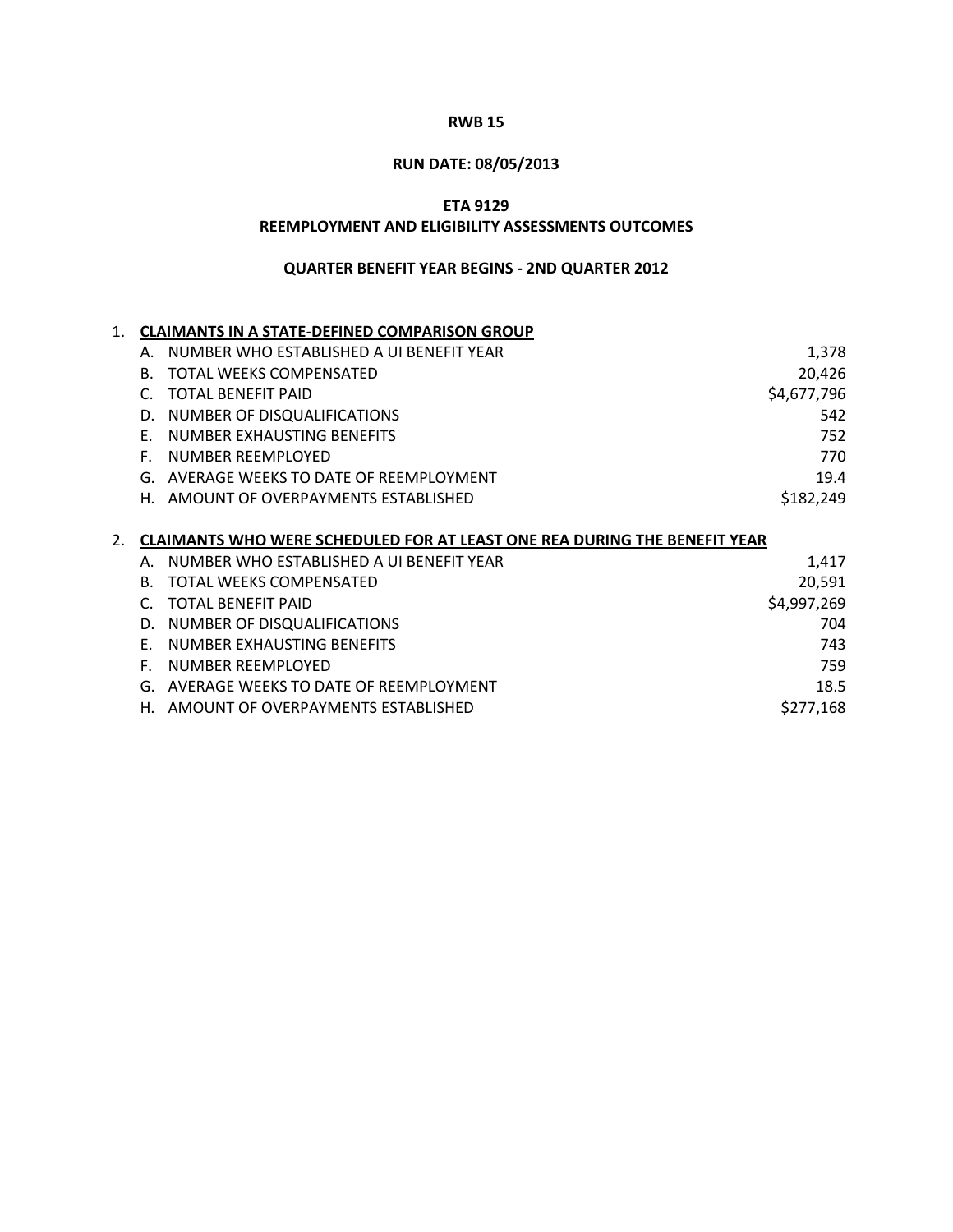### **RUN DATE: 08/05/2013**

### **ETA 9129**

#### **REEMPLOYMENT AND ELIGIBILITY ASSESSMENTS OUTCOMES**

#### **QUARTER BENEFIT YEAR BEGINS - 2ND QUARTER 2012**

# 1. **CLAIMANTS IN A STATE-DEFINED COMPARISON GROUP** A. NUMBER WHO ESTABLISHED A UI BENEFIT YEAR **67** 67 B. TOTAL WEEKS COMPENSATED 1,093 C. TOTAL BENEFIT PAID \$245,966 D. NUMBER OF DISQUALIFICATIONS 29 E. NUMBER EXHAUSTING BENEFITS 40 F. NUMBER REEMPLOYED 36 G. AVERAGE WEEKS TO DATE OF REEMPLOYMENT THE STATE OF A SECOND 17.9 H. AMOUNT OF OVERPAYMENTS ESTABLISHED **SALLS ARE ASSESSED** \$12,757 2. **CLAIMANTS WHO WERE SCHEDULED FOR AT LEAST ONE REA DURING THE BENEFIT YEAR** A. NUMBER WHO ESTABLISHED A UI BENEFIT YEAR 1,094 B. TOTAL WEEKS COMPENSATED 16,665 C. TOTAL BENEFIT PAID **\$3,910,143** D. NUMBER OF DISQUALIFICATIONS 504 E. NUMBER EXHAUSTING BENEFITS **EXECUTE A SEXUAL EXECUTE A SEXUAL EXECUTE A SEXUAL EXECUTIVE A SEXUAL EXECUTIVE** F. NUMBER REEMPLOYED 615 G. AVERAGE WEEKS TO DATE OF REEMPLOYMENT THE SAME RESOLUTION OF A 19.5

H. AMOUNT OF OVERPAYMENTS ESTABLISHED **SEEMING A SEAL ASSAULT A SEAL ASSAULT** S143,670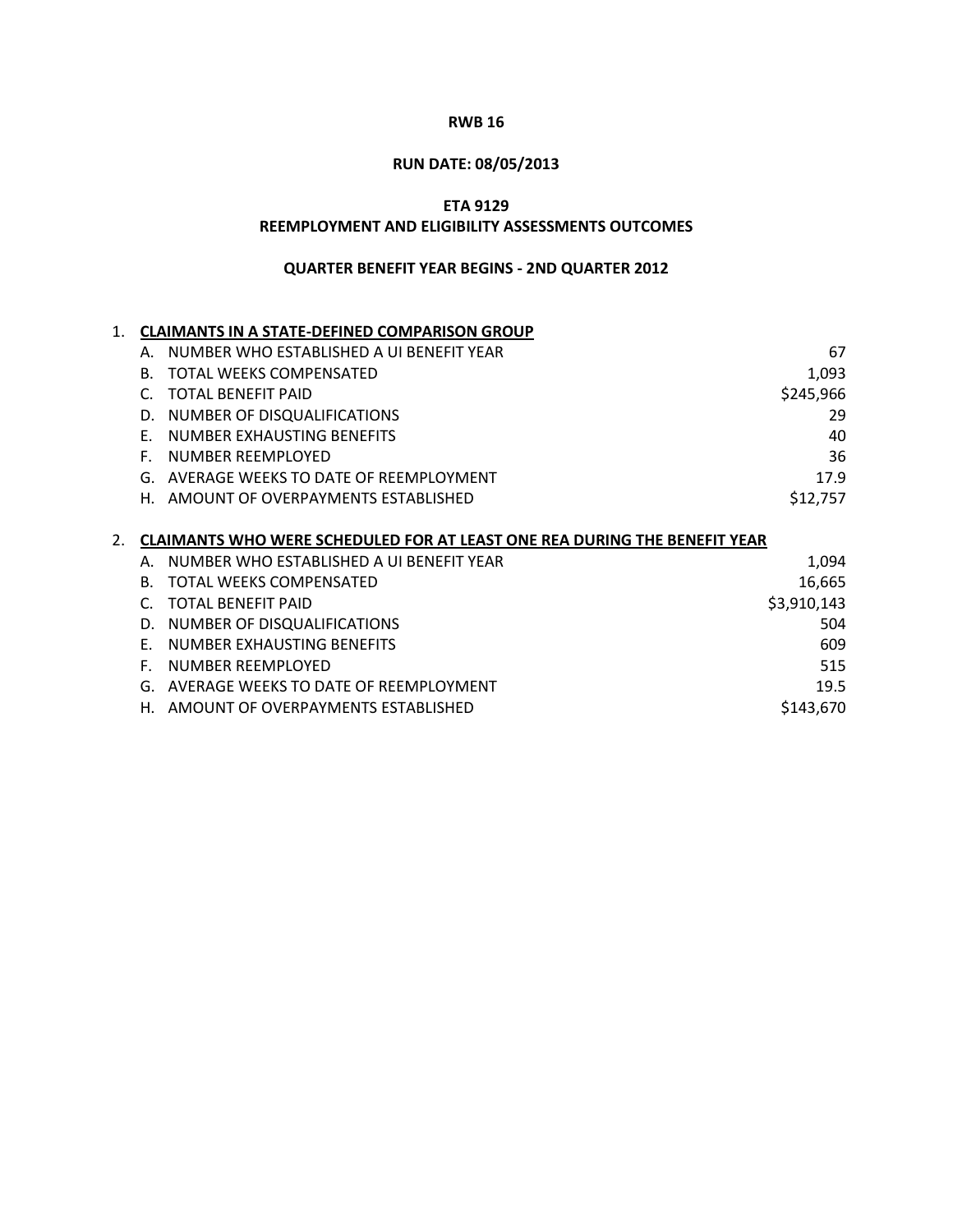### **RUN DATE: 08/05/2013**

### **ETA 9129**

#### **REEMPLOYMENT AND ELIGIBILITY ASSESSMENTS OUTCOMES**

#### **QUARTER BENEFIT YEAR BEGINS - 2ND QUARTER 2012**

# **1. CLAIMANTS IN A STATE-DEFINED COMPARISON GROUP** A. NUMBER WHO ESTABLISHED A UI BENEFIT YEAR 454 B. TOTAL WEEKS COMPENSATED 6,504 C. TOTAL BENEFIT PAID \$1,376,211 D. NUMBER OF DISQUALIFICATIONS 144 E. NUMBER EXHAUSTING BENEFITS 256 F. NUMBER REEMPLOYED 245 G. AVERAGE WEEKS TO DATE OF REEMPLOYMENT THE SAME RESOLUTION OF A 18.6 H. AMOUNT OF OVERPAYMENTS ESTABLISHED **SELLS AND SETTED ASSAULT ASSAULT** S57,670 **2. CLAIMANTS WHO WERE SCHEDULED FOR AT LEAST ONE REA DURING THE BENEFIT YEAR** A. NUMBER WHO ESTABLISHED A UI BENEFIT YEAR **FILLION CONTROLLY SEEN ASSAULT ASSAULT** SEEN ASSESSED. B. TOTAL WEEKS COMPENSATED 14,620 C. TOTAL BENEFIT PAID **S3,392,564** D. NUMBER OF DISQUALIFICATIONS 460 E. NUMBER EXHAUSTING BENEFITS 544 F. NUMBER REEMPLOYED 478

G. AVERAGE WEEKS TO DATE OF REEMPLOYMENT **ALCOREGY 1000 ASSESSMENT** 20.4 H. AMOUNT OF OVERPAYMENTS ESTABLISHED **SUMPLISHED** \$101,967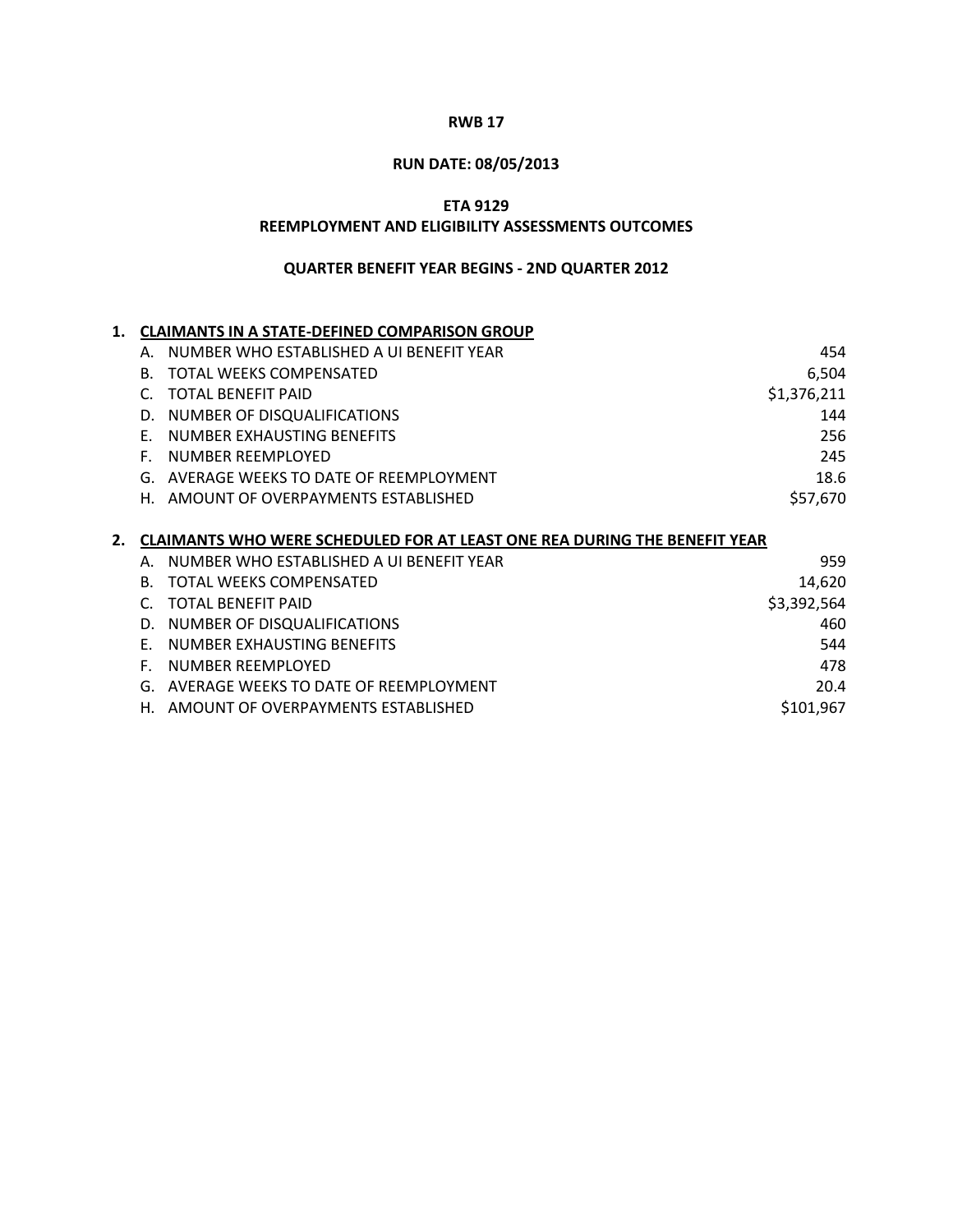# **RUN DATE: 08/05/2013**

## **ETA 9129**

### **REEMPLOYMENT AND ELIGIBILITY ASSESSMENTS OUTCOMES**

# **QUARTER BENEFIT YEAR BEGINS - 2ND QUARTER 2012**

| 1. |    | <b>CLAIMANTS IN A STATE-DEFINED COMPARISON GROUP</b>                      |             |
|----|----|---------------------------------------------------------------------------|-------------|
|    | А. | NUMBER WHO ESTABLISHED A UI BENEFIT YEAR                                  | 12          |
|    | B. | <b>TOTAL WEEKS COMPENSATED</b>                                            | 175         |
|    |    | <b>TOTAL BENEFIT PAID</b>                                                 | \$39,921    |
|    | D. | NUMBER OF DISQUALIFICATIONS                                               | 3           |
|    | F. | NUMBER EXHAUSTING BENEFITS                                                | 6           |
|    | F. | NUMBER REEMPLOYED                                                         | 7           |
|    |    | G. AVERAGE WEEKS TO DATE OF REEMPLOYMENT                                  | 13.9        |
|    | Н. | AMOUNT OF OVERPAYMENTS ESTABLISHED                                        | \$4,878     |
|    |    |                                                                           |             |
| 2. |    | CLAIMANTS WHO WERE SCHEDULED FOR AT LEAST ONE REA DURING THE BENEFIT YEAR |             |
|    |    | NUMBER WHO ESTABLISHED A UI BENEFIT YEAR                                  | 1,315       |
|    | B. | <b>TOTAL WEEKS COMPENSATED</b>                                            | 19,147      |
|    | C. | <b>TOTAL BENEFIT PAID</b>                                                 | \$4,519,018 |
|    | D. | NUMBER OF DISQUALIFICATIONS                                               | 608         |
|    | F. | NUMBER EXHAUSTING BENEFITS                                                | 674         |
|    | F. | NUMBER REEMPLOYED                                                         | 705         |
|    | G. | AVERAGE WEEKS TO DATE OF REEMPLOYMENT                                     | 19.2        |

H. AMOUNT OF OVERPAYMENTS ESTABLISHED \$140,690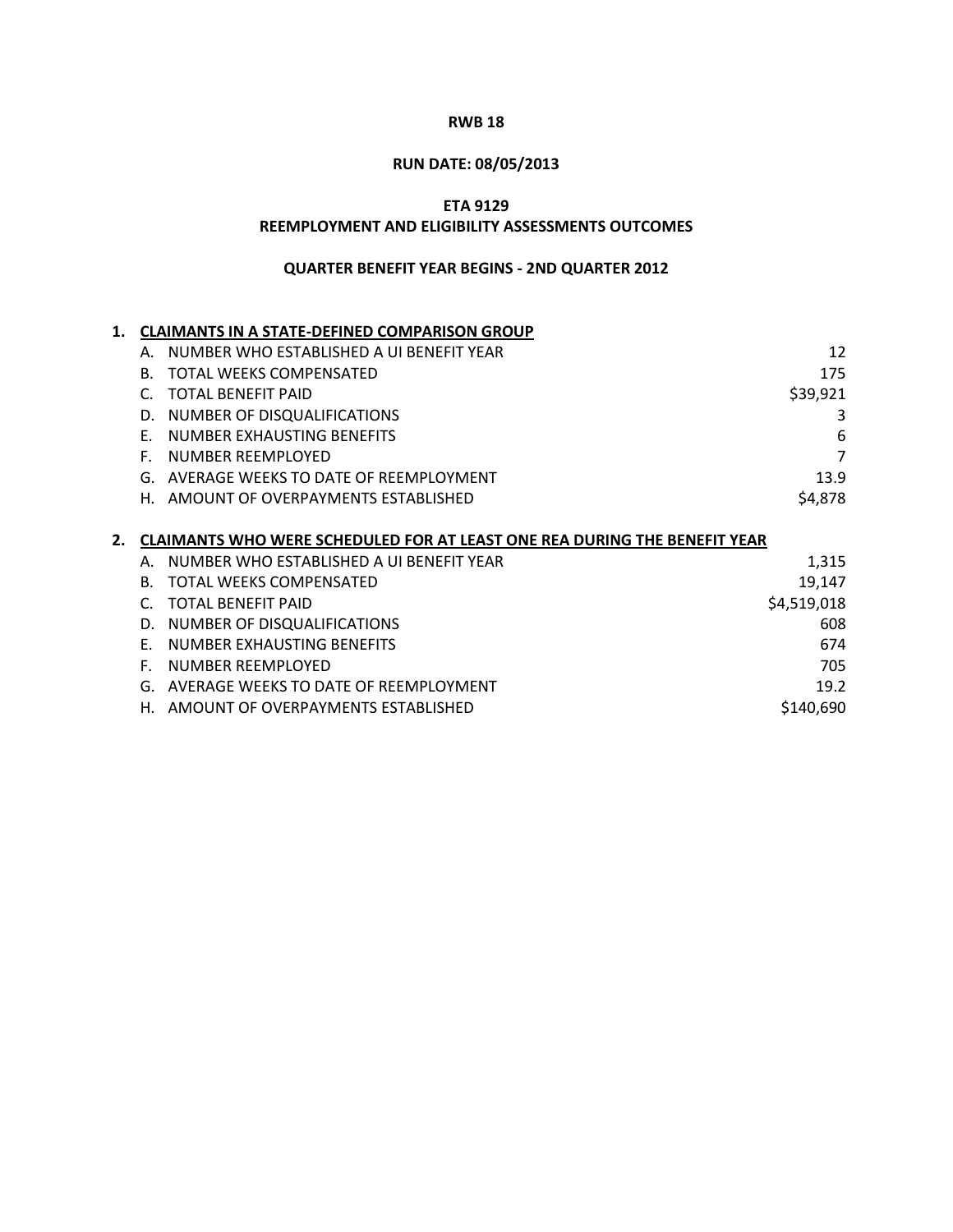### **RUN DATE: 08/05/2013**

### **ETA 9129**

#### **REEMPLOYMENT AND ELIGIBILITY ASSESSMENTS OUTCOMES**

### **QUARTER BENEFIT YEAR BEGINS - 2ND QUARTER 2012**

# **1. CLAIMANTS IN A STATE-DEFINED COMPARISON GROUP** A. NUMBER WHO ESTABLISHED A UI BENEFIT YEAR **FIRM A SET ALL ASSAULT ASSAULT** A GO2 B. TOTAL WEEKS COMPENSATED 8.49 and 3.440 million of the state of the state of the state of the state of the state of the state of the state of the state of the state of the state of the state of the state of the state of C. TOTAL BENEFIT PAID \$2,261,582 D. NUMBER OF DISQUALIFICATIONS 200 E. NUMBER EXHAUSTING BENEFITS 365 F. NUMBER REEMPLOYED 284 G. AVERAGE WEEKS TO DATE OF REEMPLOYMENT **A SECULIARY 1999 CONTAINS 21.4** H. AMOUNT OF OVERPAYMENTS ESTABLISHED **SALLS ARE A SET ASSESSED ASSESS 2. CLAIMANTS WHO WERE SCHEDULED FOR AT LEAST ONE REA DURING THE BENEFIT YEAR** A. NUMBER WHO ESTABLISHED A UI BENEFIT YEAR 194 B. TOTAL WEEKS COMPENSATED 2,742 C. TOTAL BENEFIT PAID **\$617,415** D. NUMBER OF DISQUALIFICATIONS 68 E. NUMBER EXHAUSTING BENEFITS 113 F. NUMBER REEMPLOYED 98 G. AVERAGE WEEKS TO DATE OF REEMPLOYMENT 21.2

H. AMOUNT OF OVERPAYMENTS ESTABLISHED **S24,799**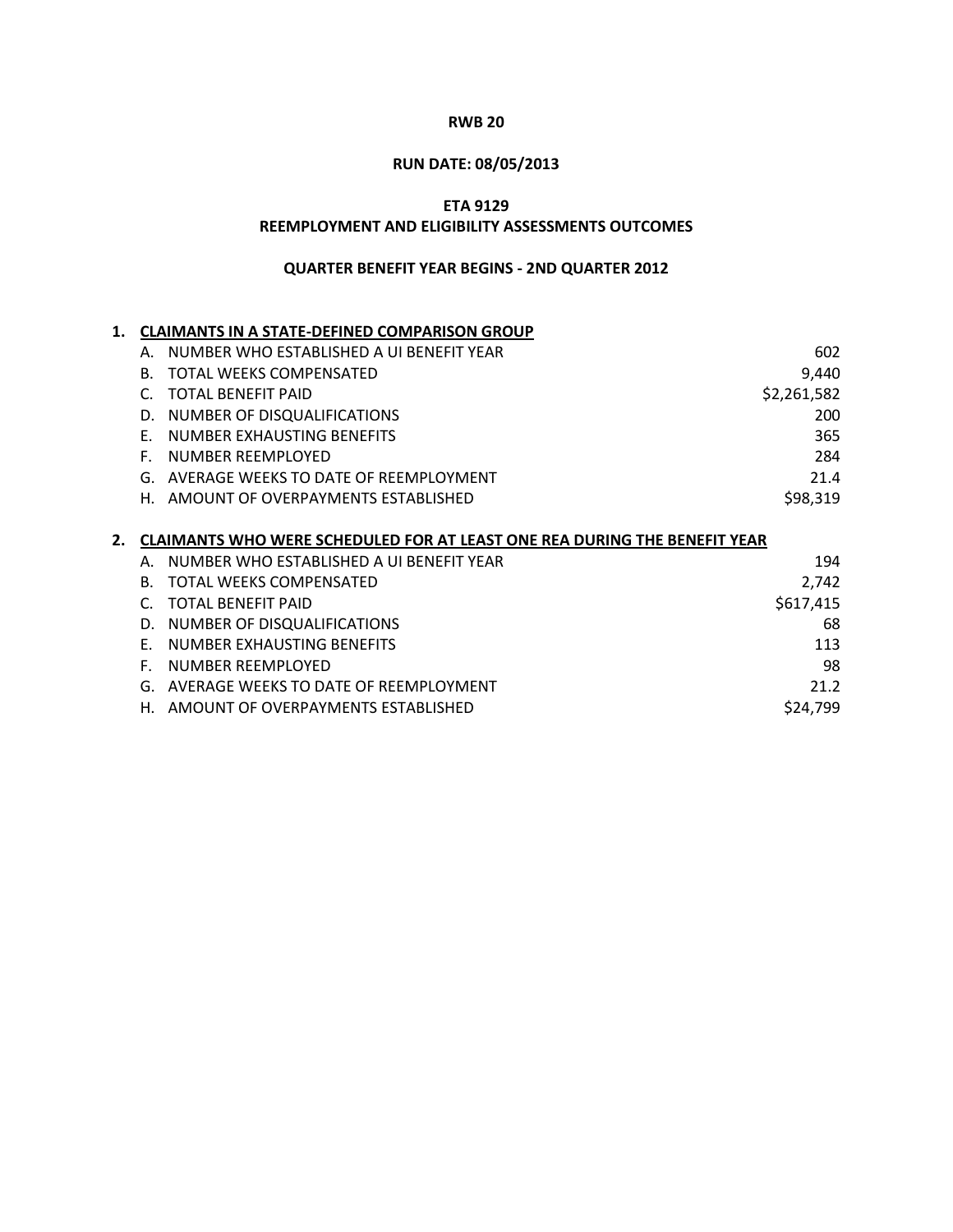### **RUN DATE: 08/05/2013**

### **ETA 9129**

#### **REEMPLOYMENT AND ELIGIBILITY ASSESSMENTS OUTCOMES**

#### **QUARTER BENEFIT YEAR BEGINS - 2ND QUARTER 2012**

# **1. CLAIMANTS IN A STATE-DEFINED COMPARISON GROUP** A. NUMBER WHO ESTABLISHED A UI BENEFIT YEAR 1,941 B. TOTAL WEEKS COMPENSATED 30,102 C. TOTAL BENEFIT PAID \$7,082,769 D. NUMBER OF DISQUALIFICATIONS 761 E. NUMBER EXHAUSTING BENEFITS **1,117** F. NUMBER REEMPLOYED 909 G. AVERAGE WEEKS TO DATE OF REEMPLOYMENT **19.7** 19.7 H. AMOUNT OF OVERPAYMENTS ESTABLISHED **SALL ALL ASSESS AND A SEXUAL SEXUAL AREA** S225,090 **2. CLAIMANTS WHO WERE SCHEDULED FOR AT LEAST ONE REA DURING THE BENEFIT YEAR** A. NUMBER WHO ESTABLISHED A UI BENEFIT YEAR 1,908 B. TOTAL WEEKS COMPENSATED 29,767 C. TOTAL BENEFIT PAID **\$7,505,331** D. NUMBER OF DISQUALIFICATIONS 828 E. NUMBER EXHAUSTING BENEFITS 1,064 F. NUMBER REEMPLOYED 881 G. AVERAGE WEEKS TO DATE OF REEMPLOYMENT **ALCOREGY 1000 ASSESSMENT** 20.4

H. AMOUNT OF OVERPAYMENTS ESTABLISHED **SEXUAL SEXUAL SEXUAL SEXUAL SEXUAL SEXUAL SEXUAL SEXUAL SEXUAL SEXUAL SEXU**